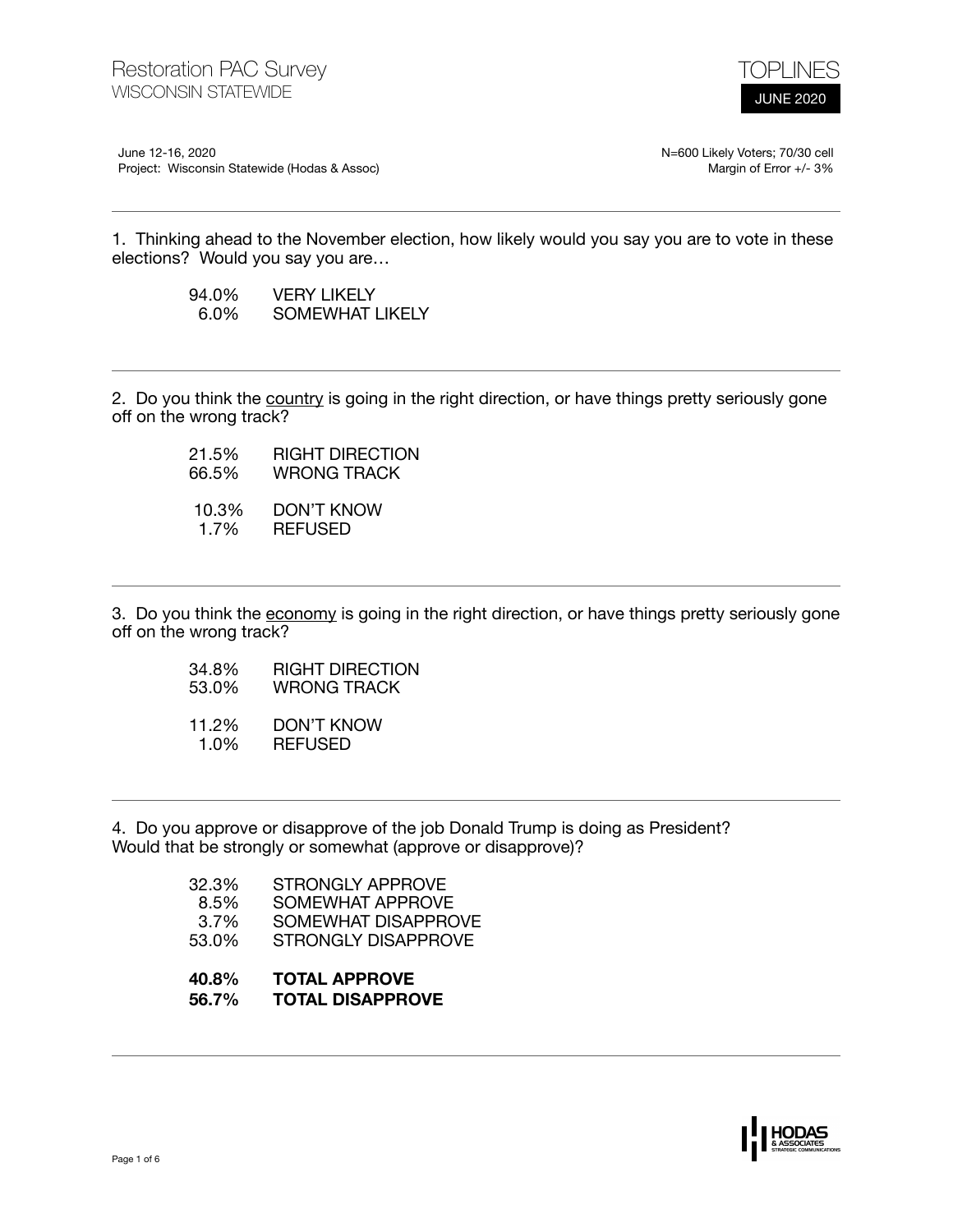

5. Do you think the impeachment of President Trump was good for the country, bad for the country, or did the impeachment not really matter that much?

> 19.7% GOOD<br>40.8% BAD 40.8%<br>39.5% 39.5% DOESN'T MATTER/DON'T KNOW

6. Do you have a favorable or unfavorable impression of Donald Trump?

| 35.0%<br>59.7% | <b>TOTAL FAVORABLE</b><br><b>TOTAL UNFAVORABLE</b> |
|----------------|----------------------------------------------------|
| 3.3%<br>1.2%   | <b>NO OPINION</b><br>DON'T KNOW                    |
| 53.7%          | <b>STRONG UNFAVORABLE</b>                          |
| 6.0%           | SOMEWHAT UNFAVORABLE                               |
| 7.7%           | SOMEWHAT FAVORABLE                                 |
| 27.3%          | <b>STRONG FAVORABLE</b>                            |

7. If the election for President were being held today, and the candidates were Joe Biden and Donald Trump, for whom would you vote:

| 37.8%   | <b>TOTAL TRUMP</b>      |
|---------|-------------------------|
| 7.8%    | <b>TOTAL UNDECIDED</b>  |
| 54.4%   | <b>TOTAL BIDEN</b>      |
| 5.2%    | PROBABLY BIDEN          |
| 49.2%   | DEFINITEI Y BIDEN       |
| $0.8\%$ | <b>LEANING TRUMP</b>    |
| $6.0\%$ | <b>HARD UNDECIDED</b>   |
| 1.0%    | I FANING BIDFN          |
| 34.5%   | <b>DEFINITELY TRUMP</b> |
| 3.3%    | <b>PROBABLY TRUMP</b>   |

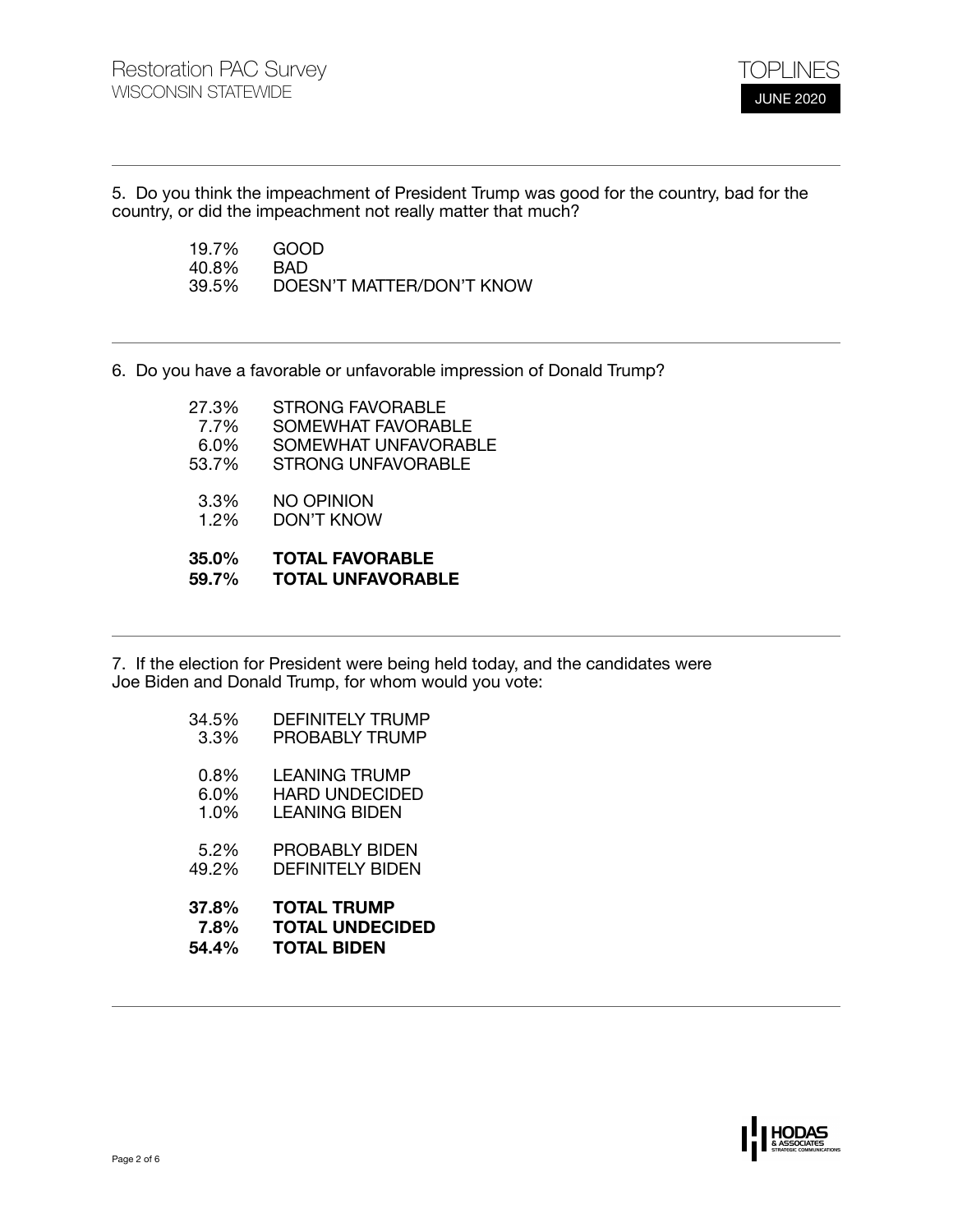

8. Do you approve or disapprove of the way President Trump is handling the Coronavirus crisis?

| 88 50 L | FATIL IBBBAVE           |
|---------|-------------------------|
| 53.2%   | STRONGLY DISAPPROVE     |
| 5.0%    | SOMEWHAT DISAPPROVE     |
| 11.2%   | SOMEWHAT APPROVE        |
| 27.5%   | <b>STRONGLY APPROVE</b> |

## **38.7% TOTAL APPROVE 58.2% TOTAL DISAPPROVE**

Do you believe Joe Biden is fully up the task mentally and physically to handle the duties of president of the United States?

| 50.0% | YES              |
|-------|------------------|
| 42.2% | NO.              |
| 7.8%  | <b>UNDECIDED</b> |

Do you believe Democratic governors and other Democratic leaders will support policies in coming weeks that purposely harm the economy in order to make it more difficult for President Trump to be re-elected in November?

| 39.0% | YES              |
|-------|------------------|
| 45.5% | NO.              |
| 15.5% | <b>UNDECIDED</b> |

If people maintain social distancing, do you think governments should require citizens to wear masks outdoors?

| 38.7% | YES              |
|-------|------------------|
| 52.0% | NO.              |
| 9.3%  | <b>UNDECIDED</b> |

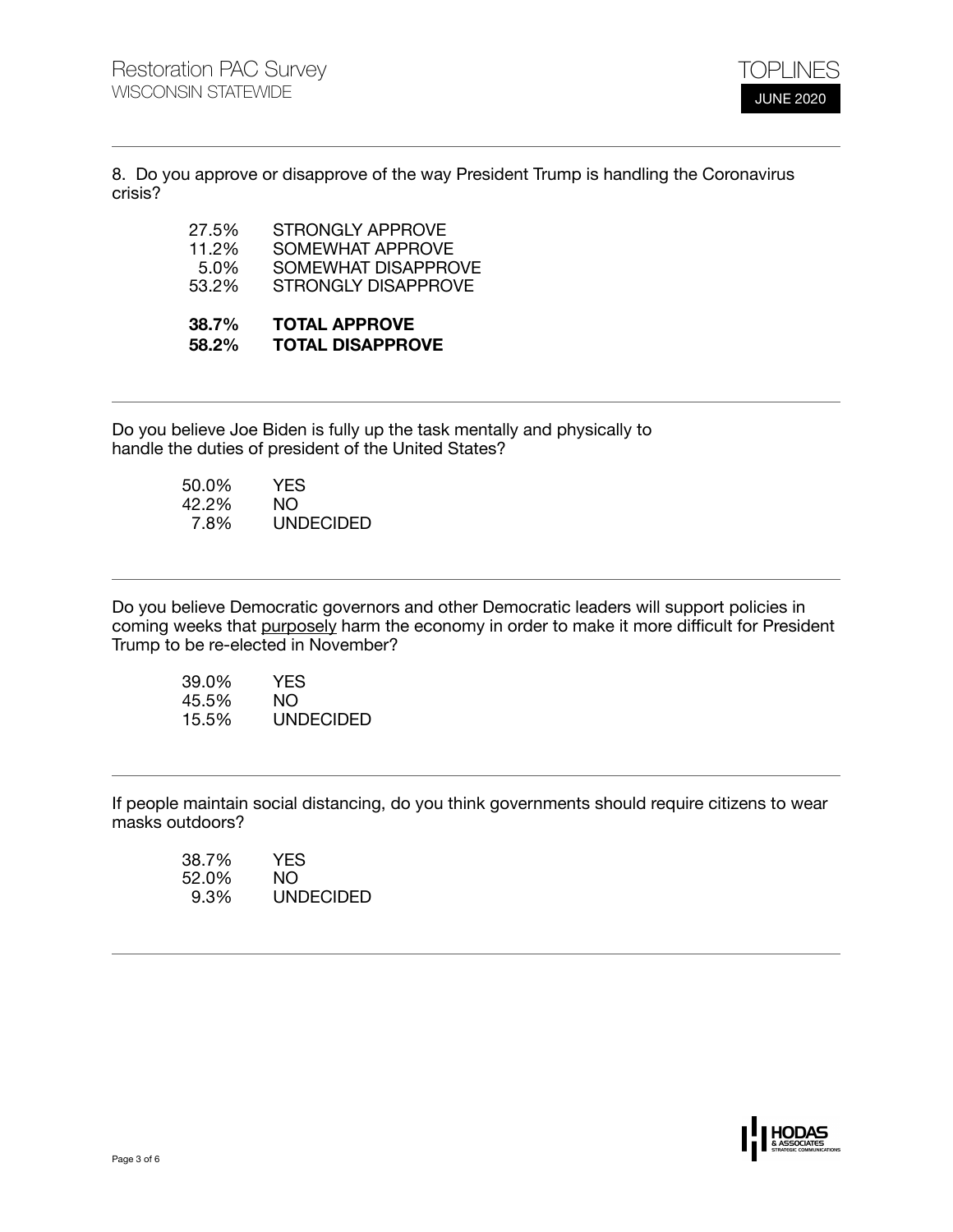

10. Do you think it was fair or unfair that Democrat President Obama's administration investigated and surveilled Republican Donald Trump as both a presidential candidate and president-elect for allegedly colluding with Russia?

| 43.7% | <b>FAIR</b> |
|-------|-------------|
| 38.0% | NOT FAIR    |
| 18.3% | DON'T KNOW  |

11. If the election for US Congress were being held today, for whom would you vote…the Republican candidate or the Democratic candidate for Congress?

31.2% DEFINITELY REPUBLICAN 5.7% PROBABLY REPUBLICAN 2.0% LEAN REPUBLICAN 11.3% HARD UNDECIDED<br>2.2% LEAN DEMOCRAT LEAN DEMOCRAT 5.3% PROBABLY DEMOCRAT 42.3% DEFINITELY DEMOCRAT **36.8% TOTAL REPUBLICAN 47.7% TOTAL DEMOCRAT 15.5% TOTAL LEAN/INDEPENDENT** 

12. Now a few questions for statistical purposes only. First, in what year were you born?

| 1.3%  | 18-24          |
|-------|----------------|
| 5.8%  | 25-34          |
| 14.2% | 35-44          |
| 17.3% | 45-54          |
| 22.3% | 55-64          |
| 37.2% | 65+            |
| 1.8%  | <b>REFUSED</b> |
|       |                |

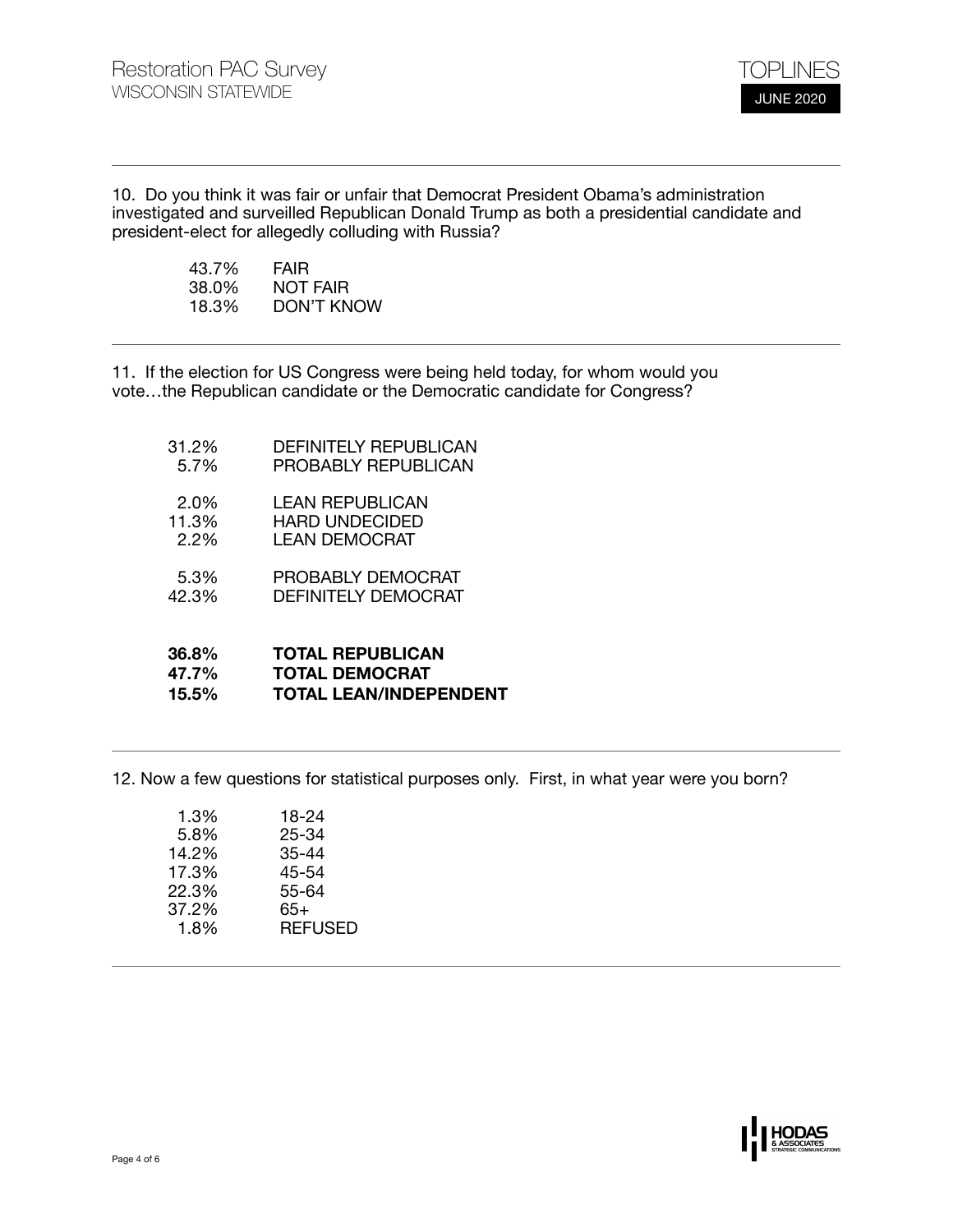

13. Which two of the following issues do you believe are the most important issues facing the country?

| <b>JOBS / ECONOMY</b>            |
|----------------------------------|
| <b>HEALTH CARE</b>               |
| <b>STOPPING CORONAVIRUS</b>      |
| <b>NATIONAL SECURITY</b>         |
| <b>EDUCATION</b>                 |
| <b>GUNS</b>                      |
| <b>CLIMATE CHANGE</b>            |
| IMMIGRATION                      |
| <b>IMPEACHMENT/GOV'T SCANDAL</b> |
| <b>SOMETHING ELSE</b>            |
| POLICE MISCONDUCT                |
| <b>CIVIL UNREST</b>              |
|                                  |

14. In politics today, do you generally consider yourself a Republican, a Democrat, an Independent, or something else?

| 30.0%    | <b>TOTAL REPUBLICAN</b>               |
|----------|---------------------------------------|
| 34.0%    | <b>TOTAL DEMOCRAT</b>                 |
| $36.0\%$ | <b>TOTAL LEAN/INDEPENDENT</b>         |
| 4.8%     | NOT-SO-STRONG DEMOCRAT                |
| 29.2%    | STRONG DEMOCRAT                       |
| 8.7%     | <b>LEAN REPUBLICAN</b>                |
| 16.7%    | SOMETHING ELSE/INDEPENDENT/UNDECLARED |
| 10.7%    | LEAN DEMOCRAT                         |
| 24.8%    | <b>STRONG REPUBLICAN</b>              |
| 5.2%     | NOT-SO-STRONG REPUBLICAN              |

15. What was the last grade you completed in school?

| $0.0\%$ | GRADE SCHOOL (1-8)          |
|---------|-----------------------------|
| 22.3%   | HIGH SCHOOL (9-12)          |
| 5.7%    | TECHNICAL/VOCATIONAL SCHOOL |
| 52.3%   | COLLEGE                     |
| 18.3%   | <b>GRADUATE SCHOOL</b>      |
|         |                             |

## **22.3% HIGH SCHOOL OR LESS 58.0% SOME COLLEGE**

**18.3% COLLEGE+**